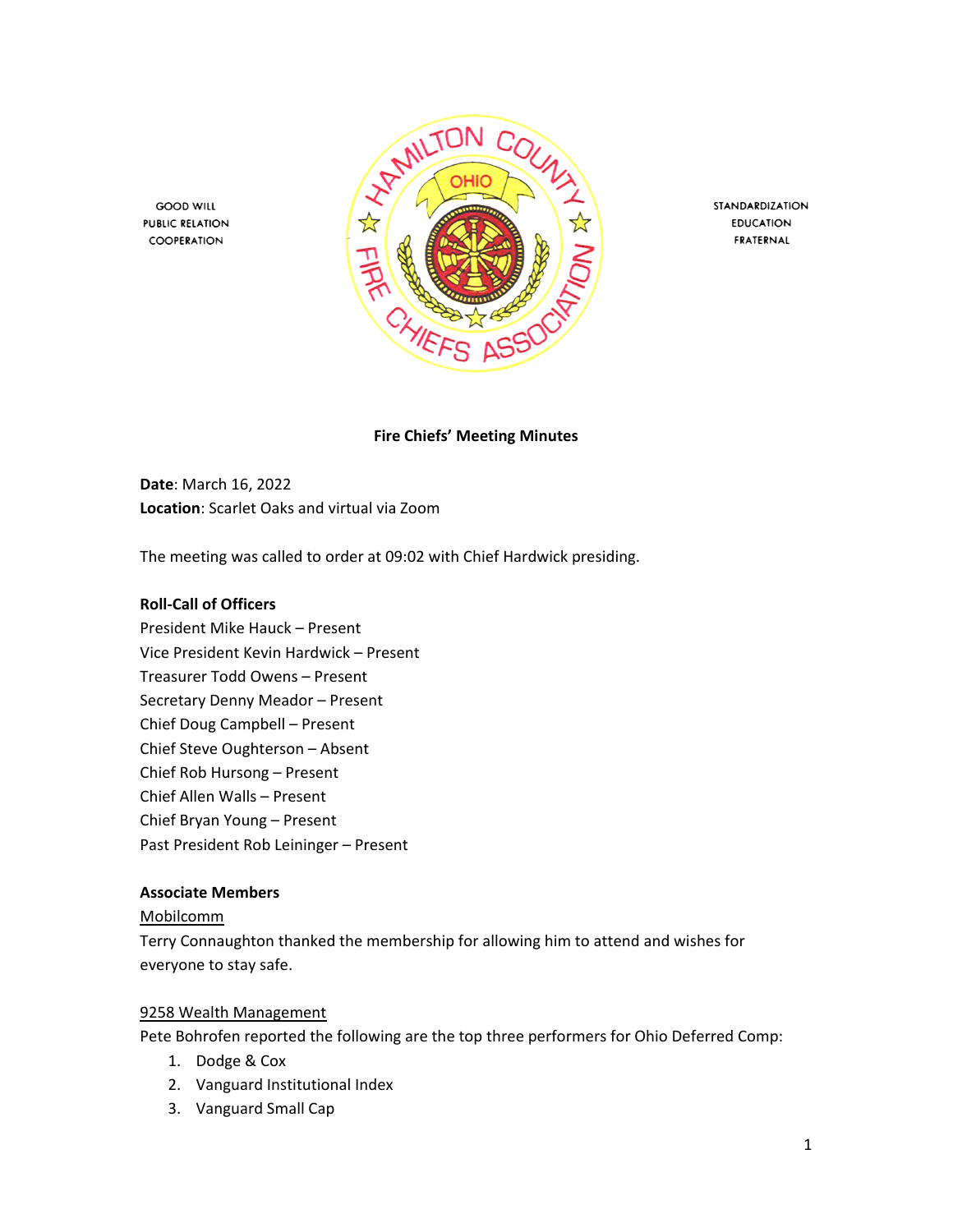The Federal Reserve announced a rate hike and expects up to four more increases by the end of 2022.

# 1-800-BOARDUP

Tom Camp thanked the membership for allowing him to attend.

# Pet Therapy

Larry Bennett provided a handout of dates and locations the Pet Therapy Team will be attending this year. If you need pets for a scheduled event, please contact him. If you need a pet due to an immediate issue, the team can be contacted through HCCC.

# 859-BOARD-UP

Jessie Grabert thanked the membership for allowing her to attend and reminded everyone of the FACE Team meeting on March 30.

# **Regional Collaboration**

# HCCC

Director Andy Knapp reported the following:

- The union approved the fact finder's report.
- The dispatch schedule will move to 12-hour shifts over the course of the next 60 days.
- 2022 capital improvements include work at the new facility, updates to the alpha paging system, and a "refresh" of the UHF system.
- The county is working on an HR outreach/marketing/recruiting plan to attract more qualified people to HCCC.

# EMA

Director Nick Crossley reported the following:

- They are winding down the distribution of PPE.
- Discussions are taking place to determine the future warehouse needs of EMA.
- Training information is being sent to departments by Stephanie Dane.
- They are applying for a grant to hire a vendor to update the county mitigation plan.

# GCHMU

No report.

# USAR

No report.

# PHCOC

Chief Owens reported the next PHCOC meeting will take place on March 22 at Station 86. The next protocol meeting date is posted on the HCFCA web page.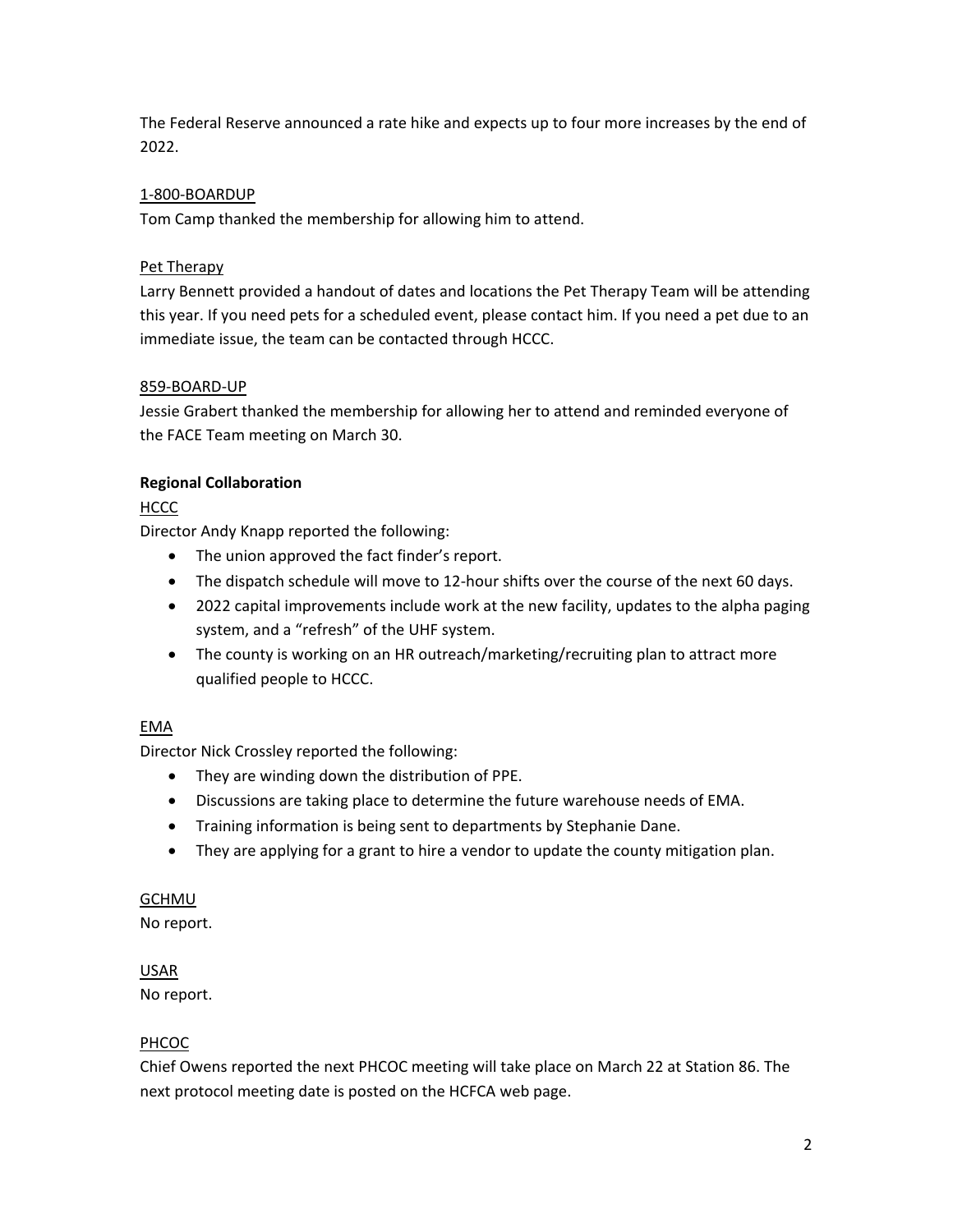### HCFIU

No report.

# Peer Support

Ed Von Lehmden reported the house bill protecting peer support-patient confidentiality is working its way through the house. The team has applied for state funding that is available for 2022. Please be on the lookout for upcoming training information from the email distribution list.

### President

No report.

# Vice President

Chief Hardwick reported the MCI drill is on April 16 at the Jewish Community Center. The drill will focus on RTF procedures from 08:00-09:00, with RTF scenarios being conducted from 09:00 to 10:30. MCI triage and transport for approximately 15 patients will begin at 10:45. The entire drill should be finished by 12:00.

A list of events with an EOC activation was emailed to the membership and will be resent with these minutes.

There is continued progress with the FACE Team and the Incident Support Team.

# Treasurer

Chief Owens reported the invoices for 2022 dues have been sent. He is in the process of completing state and federal financial reporting. Motion to accept the report by Chief Doug Wehmeyer, second by Chief Campbell. Motion approved.

# **Secretary**

Chief Meador reported the minutes for the February meeting and March board meeting have been distributed. Motion to accept the report by Chief Tom McCabe, second by Chief Hursong. Motion approved.

### Communications Committee

Chief McCabe reported progress on the dispatch of cyano kits. They will be dispatched as a "phantom unit" (similar to the old RAT designator) on structure fires with reported entrapment.

The committee is recommending separating "Attempt/Threat Suicide" into two unique dispatches.

Director Knapp reminded the membership that the week of April 10 is dispatcher week. He appreciates the support they received last year. If you are willing to donate shirts or hats, or